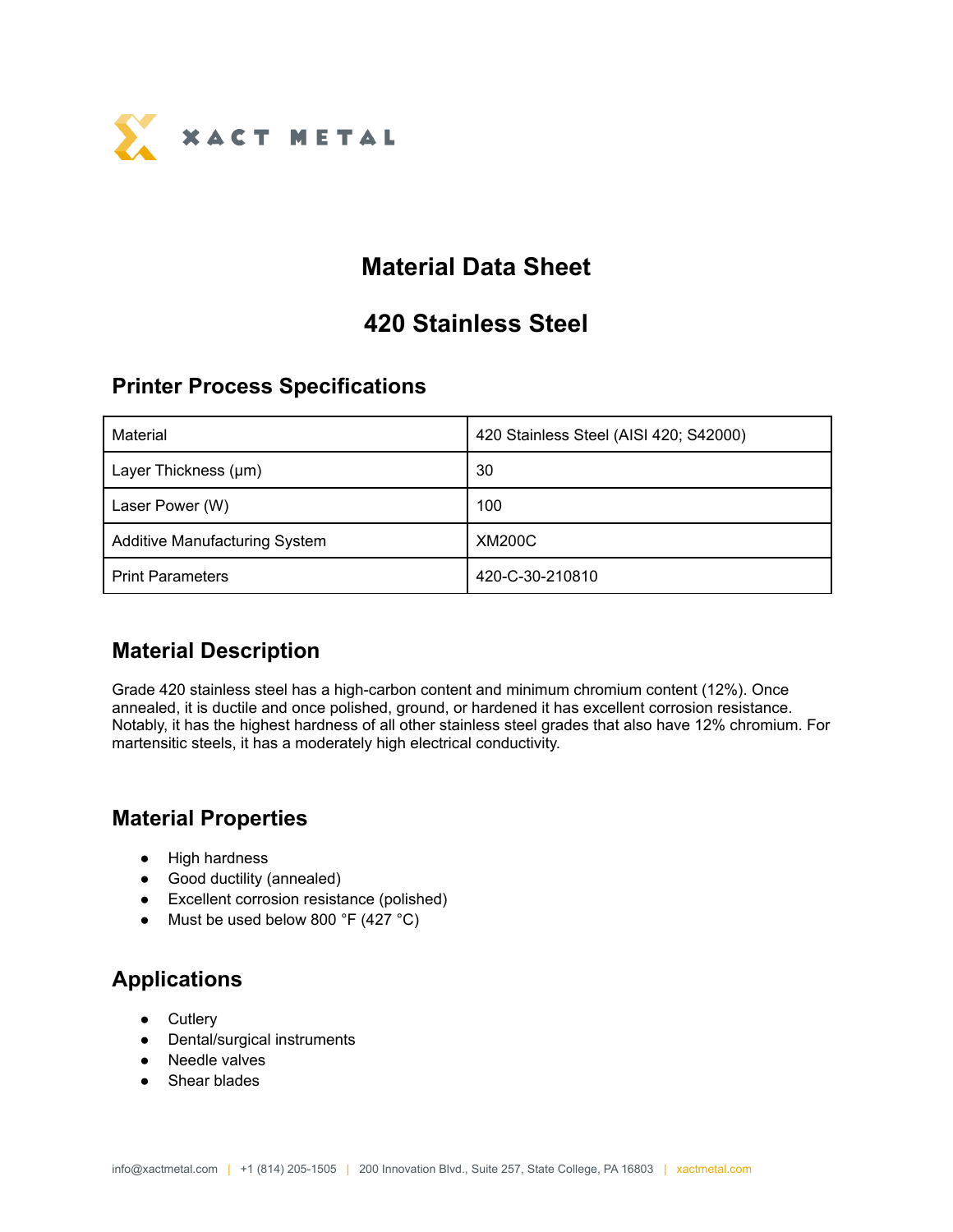

#### **General Wrought Material Data** (1)

| Density [g/cc]                                                                     | 7.75           |
|------------------------------------------------------------------------------------|----------------|
| Thermal Conductivity [W/m*K]                                                       | 24.9           |
| Melting Range [°C]                                                                 | 1450 - 1510    |
| Coefficient of Thermal Expansion (0 to 100 °C)<br>$\lfloor K^{\wedge} - 1 \rfloor$ | $1.03x10^{-5}$ |

(1) From AZO Materials

### **Chemical Composition** (2)

| <b>Element</b> | Mass %         |
|----------------|----------------|
| Fe             | <b>Balance</b> |
| Cr             | 12%            |
| ${\bf C}$      | 0.15%          |
| Mn             | $1\%$          |
| ${\sf P}$      | 0.04%          |
| ${\mathsf S}$  | 0.03%          |
| Si             | $1\%$          |
| Cr             | $12 - 14%$     |

(2) From AK Steel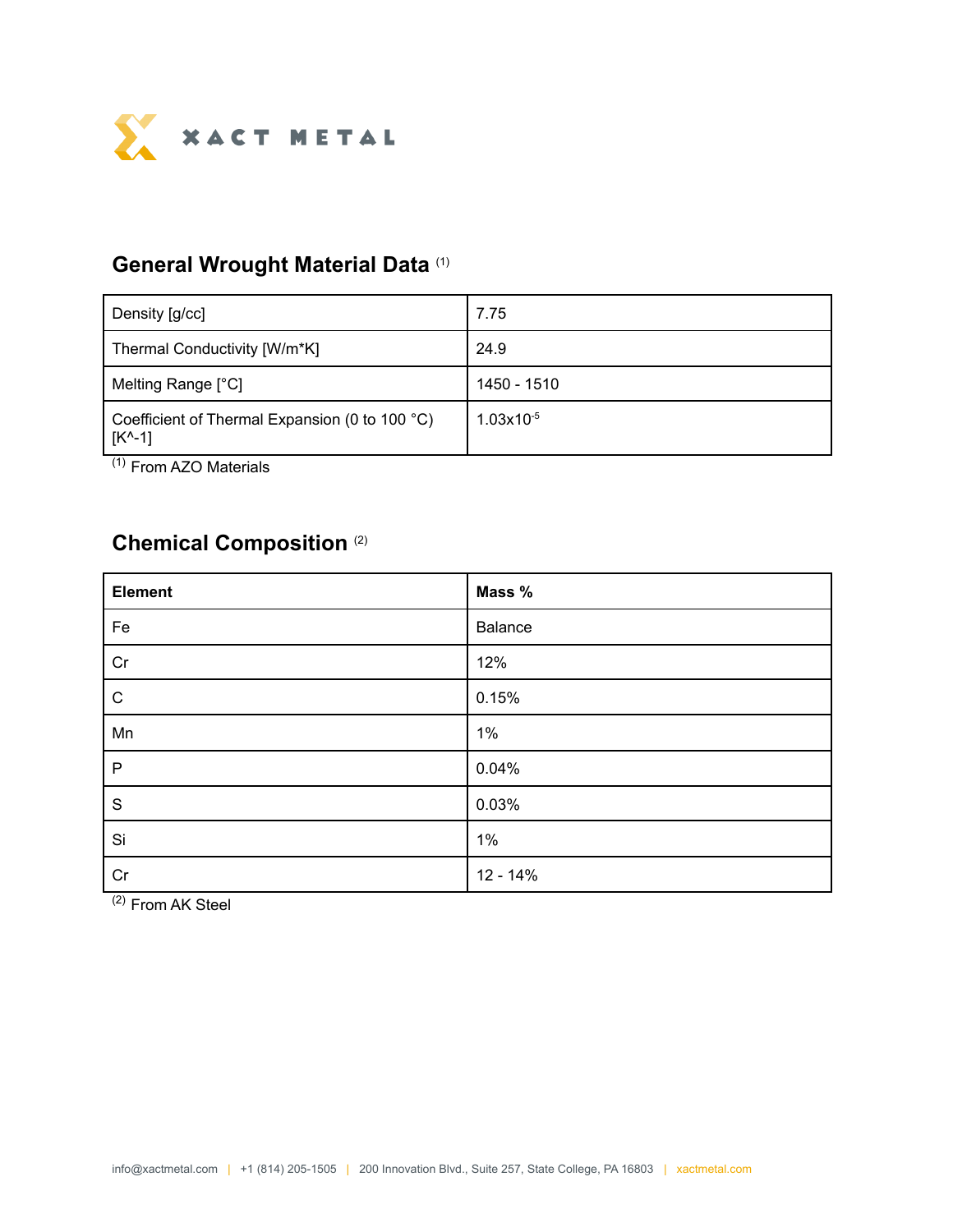

#### **Heat Treatment**

Testing samples were precipitation hardened at 800 °C for 2 hours and air cooled.

# **Mechanical Properties**

|                                                     | <b>Mean Value</b><br><b>Standard Deviation</b> |           |  |
|-----------------------------------------------------|------------------------------------------------|-----------|--|
| <b>Component Density [g/cc]</b>                     | 7.74                                           |           |  |
| <b>Percentage of Theoretical</b><br>density         | 99.9%                                          |           |  |
| <b>Ultimate Tensile Strength</b><br>(UTS) - ASTM E8 |                                                |           |  |
| Horizontal (XY) [ksi (MPa)]                         | 118.8 (820)                                    | 1.8(12.4) |  |
| Vertical (Z) [ksi (MPa)]                            | 96.7 (667)                                     | 3.3(22.4) |  |
| <b>Yield Strength - ASTM E8</b>                     |                                                |           |  |
| Horizontal (XY) [ksi (MPa)]                         | 69.1 (447)                                     | 1.1(7.58) |  |
| Vertical (Z) [ksi (MPa)]                            | 63.8 (440)                                     | 2.0(13.8) |  |
| <b>Elongation at Break - ASTM E8</b>                |                                                |           |  |
| Horizontal (XY)                                     | 14.1                                           | 1.95      |  |
| Vertical (Z)                                        | 6.33                                           | 0.58      |  |
| Hardness (Rockwell) - ASTM<br>E <sub>18</sub>       | 97.5                                           | 0.76      |  |